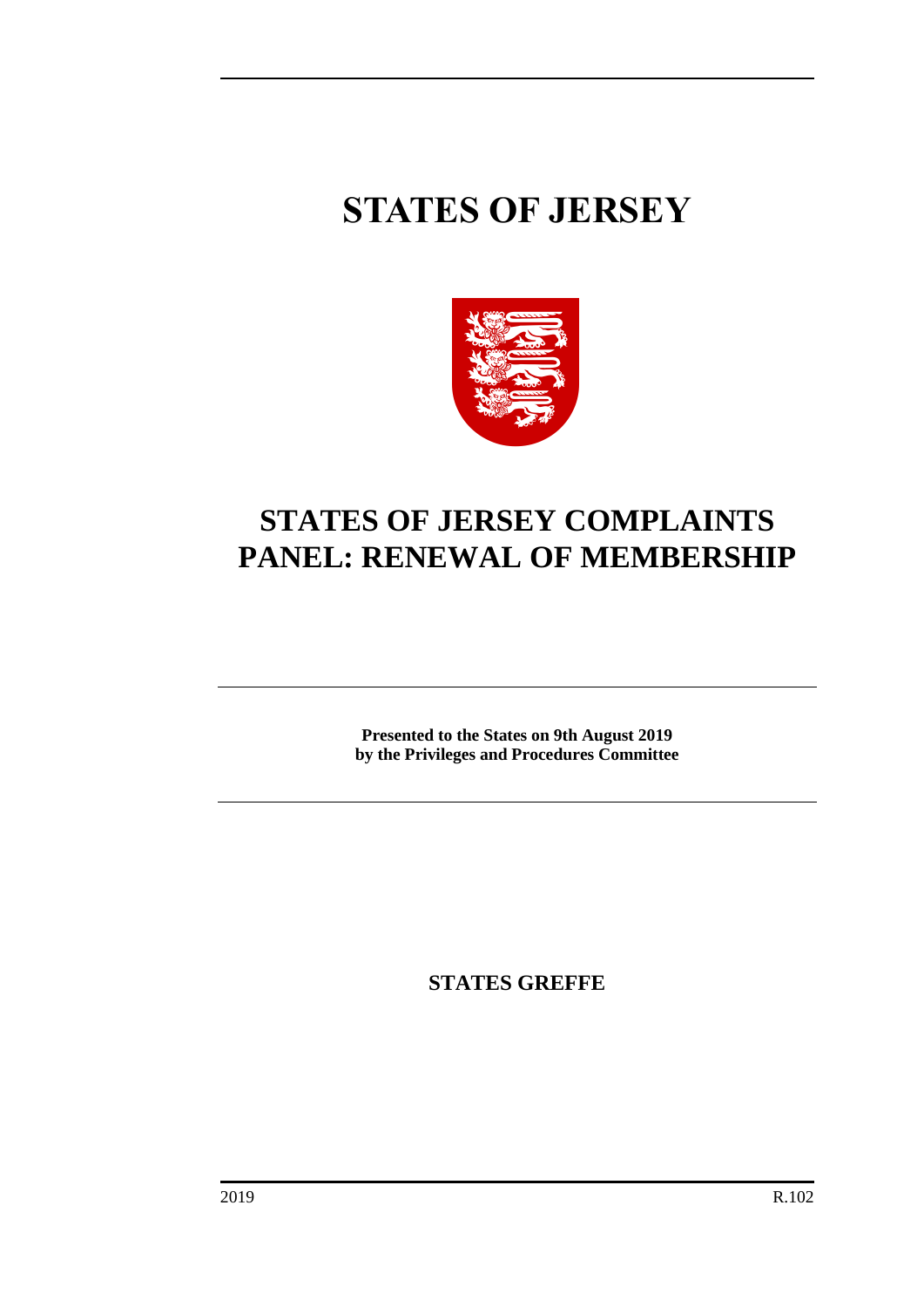### **REPORT**

#### **Background**

In accordance with Article 5(2) of the [Administrative Decisions \(Review\) \(Jersey\)](https://www.jerseylaw.je/laws/revised/Pages/16.025.aspx)  Law [1982,](https://www.jerseylaw.je/laws/revised/Pages/16.025.aspx) the Privileges and Procedures Committee shall approve the re-appointment of Mr. Graeme George Marett as a member of the States of Jersey Complaints Panel, from whom members of Complaints Boards can be drawn, for a further period of 3 years.

In accordance with Article 2 of the [States of Jersey \(Appointment Procedures\) \(Jersey\)](https://www.jerseylaw.je/laws/revised/Pages/16.810.aspx)  [Law 2018,](https://www.jerseylaw.je/laws/revised/Pages/16.810.aspx) the Committee is required to provide at least 2 weeks' notice before approving the appointment. The appointment will, therefore, be confirmed in 2 weeks from the date of this report.

### **The Complaints Panel system**

The Complaints Panel is established under the Administrative Decisions (Review) (Jersey) Law 1982, and it enables any person who is aggrieved by a decision made by a Minister or department, or any person acting on behalf of any such Minister or department, to apply to the Greffier of the States to have the matter reviewed by a Complaints Board. Once a complaint is received, the Greffier seeks the response of the Minister or department concerned before referring the papers to the Chairman of the Complaints Panel, who decides whether or not the circumstances justify review by a Complaints Board. If the Chairman is conflicted, then the matter is referred for adjudication by one of the Deputy Chairmen. If the Chairman or Deputy Chairman considers that the circumstances justify a Board, before holding a hearing, they may first attempt informal resolution of the complaint, but if this is not appropriate or has failed, the matter is then referred to a Board and a hearing date is normally set for 6 weeks later. A Board of 3 members selected from the Complaints Panel is established to deal with the case. If the Board finds in favour of the complainant it can request the Minister or department concerned to reconsider the decision. Article 5(2) of the Law requires the States to appoint the members of the Complaints Panel.

Following the States Assembly's adoption of [P.32/2018](https://statesassembly.gov.je/AssemblyPropositions/2018/P.32-2018.pdf) 'Public Services Ombudsman: establishment of office' on 22nd March 2018, consultation is currently underway in relation to its implementation. However, until that role is formally established, the Complaints Panel will continue its work, hearing complaints from Islanders relating to matters of public administration. Two of the current 12 Panel members are stepping down at the end of their term of office. As the Panel's future is uncertain we have not undertaken a recruitment drive to replace them. Things will be clearer after the consultation on the Ombudsman proposals have concluded in the autumn, but in the meantime it is important for us to continue to have a pool of experienced members to hear complaints. The Committee is therefore delighted that Mr. Graeme Marett is willing to serve for a further 3-year term (or the Panel is disbanded if that is soonest).

The Committee is extremely grateful to the members who give many hours of their time on a totally honorary basis in relation to the work of the Panel, and very pleased that Mr. Marett has offered to serve for a further 3 years. His brief biographical details are set out in the attached **Appendix**.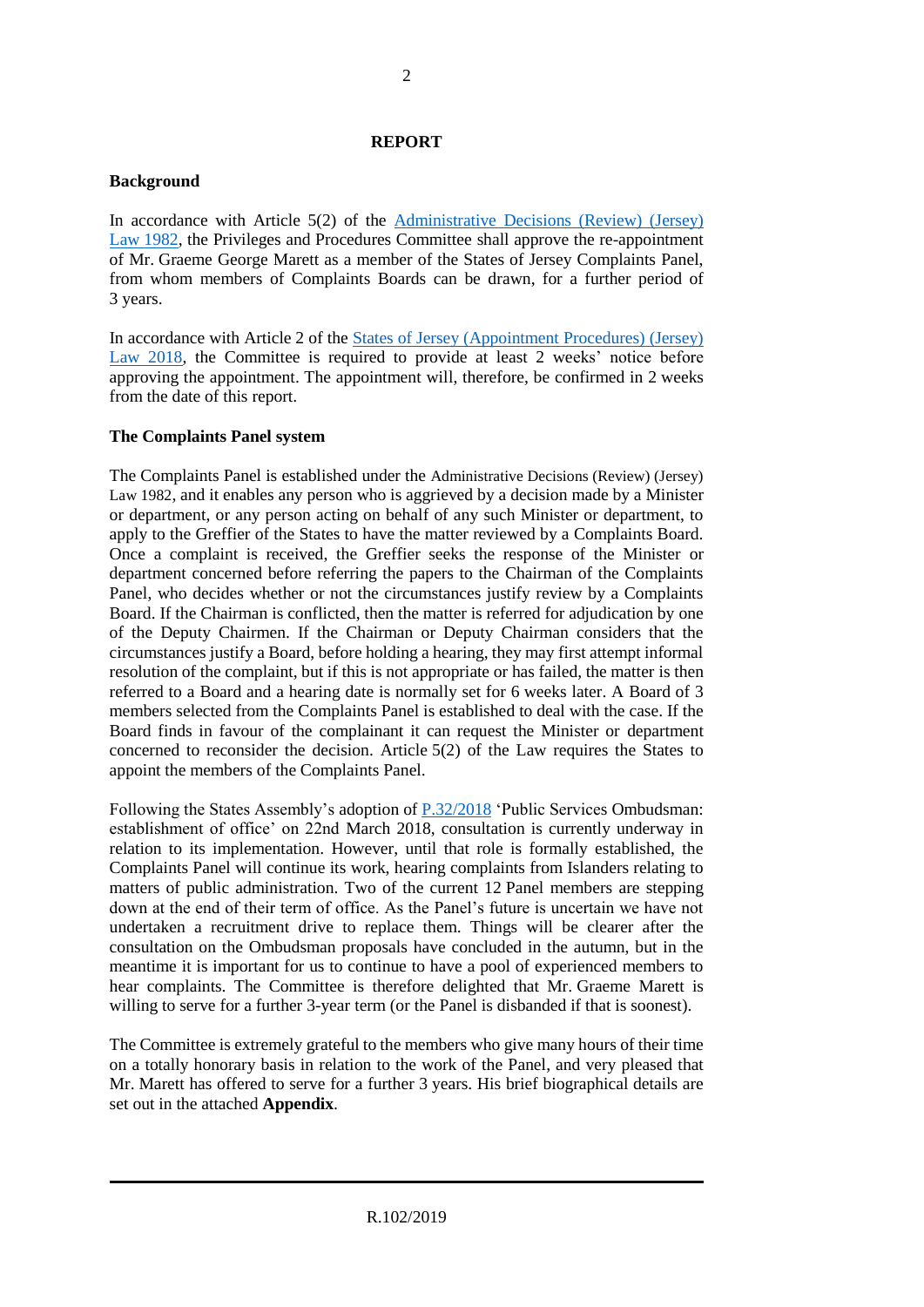The Committee would like to pay particular tribute to Mr. Robert (Bob) Frederick Bonney, who is retiring from the Panel after 10 years' service and also to Mr. Patrick David McGrath, who has been a member of the Panel since 2012. The Committee recognises that they are extremely busy people in their own right, and have generously given their time freely to serve the community, for which the Committee is very grateful.

### **Financial and manpower implications**

All members of the Complaints Panel serve in an honorary capacity, and there are no financial or manpower implications arising from this re-appointment.